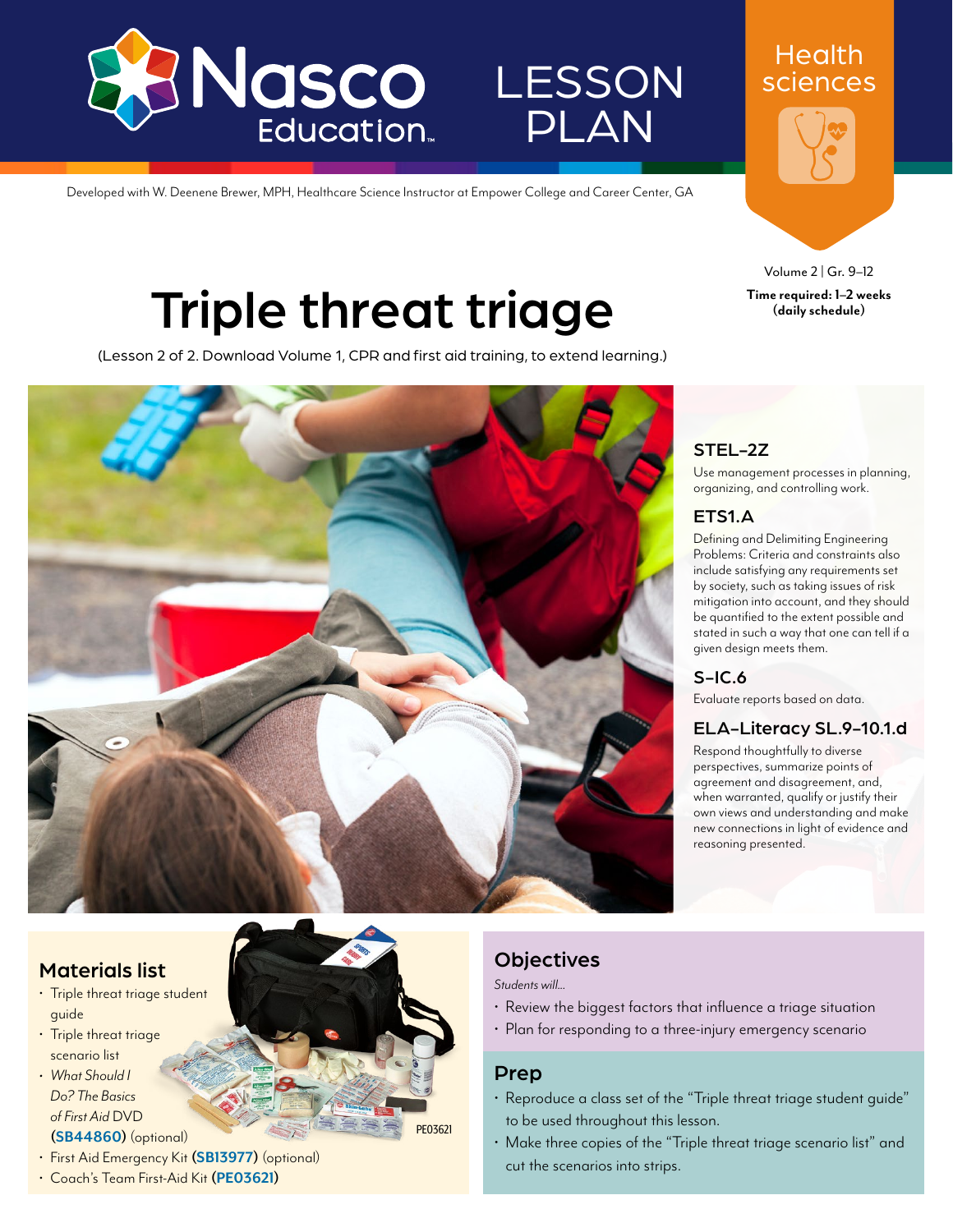## Lesson

**Note:** The student guide will be the central location for student note-taking throughout this lesson.

- 1. Start by asking students to think about answers to the first three questions and record them in their student guide.
	- What are common sports injuries?
	- What emergency situations may occur in sports?
	- What happens if two competitors are injured at the same time?

Teacher tip: Encourage student discussion about sporting events they've watched, recent injuries in pop culture, etc. If needed, prompt students with questions about big injuries they've seen in sports news, or show a video of a wellknown sports injury from within a student's lifetime. Some examples include Kevin Ware's compound leg fracture, Gordon Hayward's ankle injury, Kemba Walker's neck injury, Nick Bosa's ACL tear, and Von Miller's ankle tendon dislocation.

- 2. Activate prior knowledge of first aid care and healthcare professionals' roles as first responders. Have students research and answer the following questions in their student guides:
	- Define the word triage.
	- Name five healthcare professionals likely to serve as first responders in their jobs.
- 3. Next, have each student draw one of the scenarios you cut apart from the "Triple threat triage scenario list." Then, have them get into groups with classmates who have the same scenario. This will be their group for the remainder of the lesson. Have them do the following in their student guides:
	- Research the sport scenario
	- Make a list of three to five injuries likely to happen in this scenario
	- Compare with classmates who drew the same scenario
	- Pick their top three injuries or emergencies to focus on

**Teacher tip:** Emphasize the importance of using credible resources like the American Heart Association or Red Cross websites. Promote communication skills by having students write answers in their own words (no plagiarism!).

4. Students should divide up the three injuries among themselves and then write a single SOAP note for their injury and present it to their group members (**refer students here for SOAP note writing tips**). Group members should then offer feedback, and students will make revisions before submitting a draft of all the SOAP notes to be graded.

**Teacher tip:** Circulate as group members report to each other. Provide feedback on students' SOAP note reports.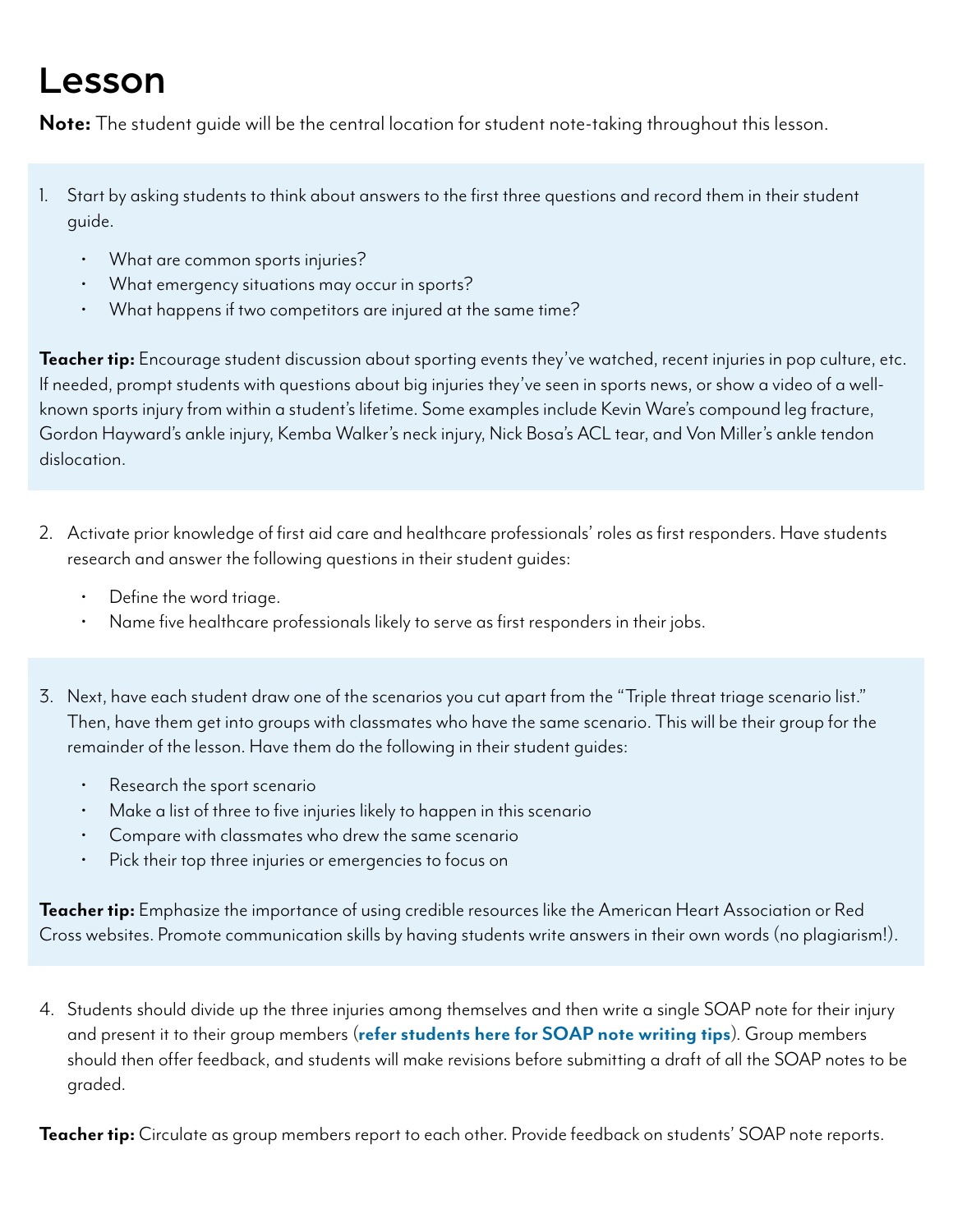- 5. Inform students that their next task is to imagine they are on site as healthcare professionals and all three of the injuries they researched occur simultaneously. Group members should collaborate on the triple threat scenario to develop the following checklists and reflection:
	- Develop a team checklist for how you will triage care
	- Develop a list of "don'ts" for things your team should avoid doing
	- Write a reflection on how your SOAP note reports impacted the development of your checklists

**Teacher tip:** Teach relevant technology skills to help students become stronger computer users, such as formatting a document, organizing their Google Drive, and sharing documents with group members.

6. Have students read the **National Athletic Training Association's position statement on Emergency Action Plans**. Assign a sports complex to each group (could be a real-life stadium or a teacher-made location). Have groups develop an emergency action plan (EAP) for how to carry out an emergency response to their triple threat.

**Teacher tip:** Help students learn to appreciate professional literature by breaking down the position statement and discussing the importance of professional organizations, such as the National Athletic Trainers' Association (NATA).

7. Evaluate students' project components (three SOAP note reports, one team checklist and reflection, and one team EAP response plan) and return them with qualitative feedback.

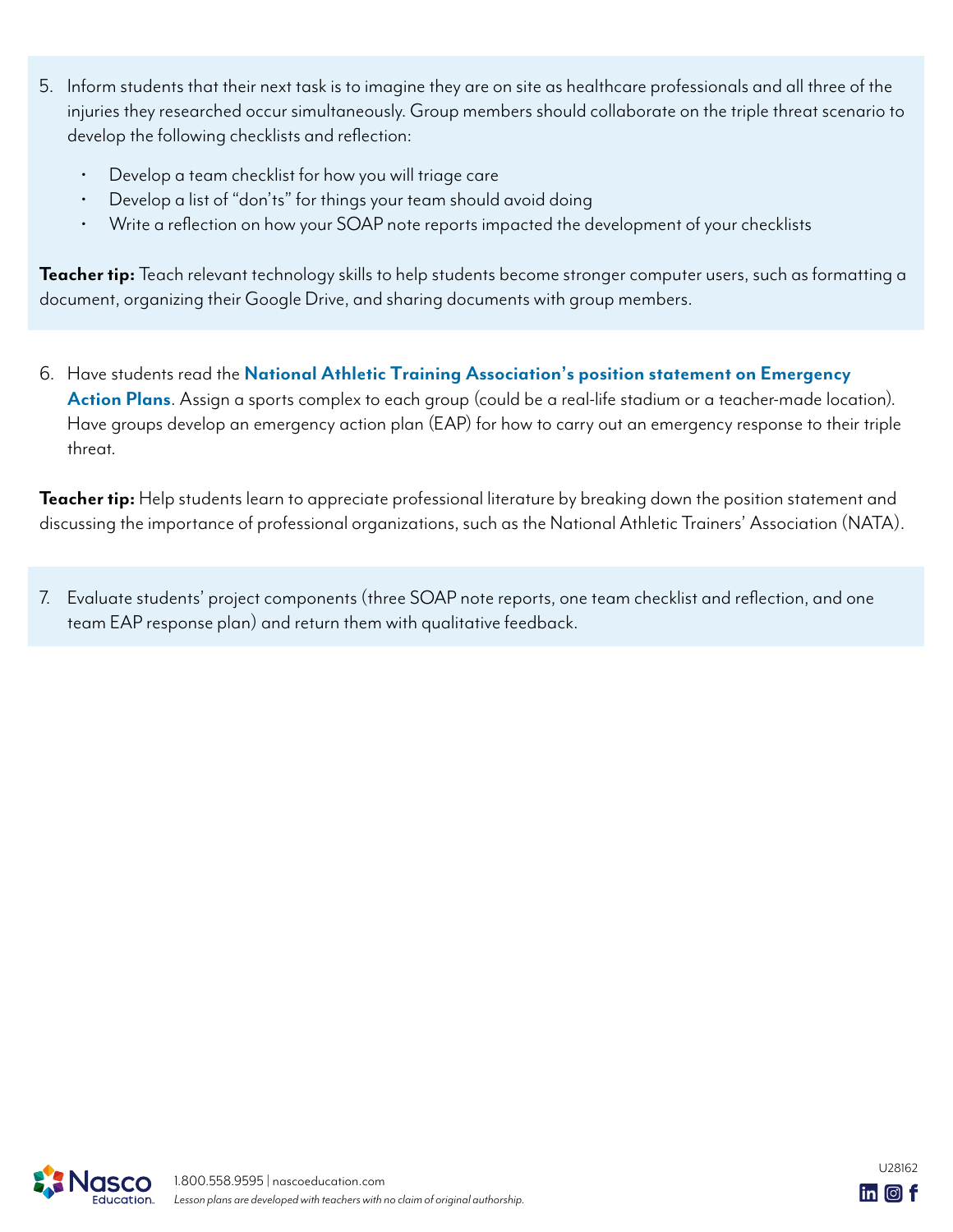### Triple threat triage student guide Sports medicine

| IName: | $\sim$ to $\sim$<br>,,,,, | TIOG.<br>-01 |
|--------|---------------------------|--------------|
|        |                           | .            |

#### **Somebody's hurt. Now what?**

- 1. What are commonly known or occurring sports injuries?
- 2. What emergency situations may occur in sports?
- 3. What happens if two competitors are injured at the same time?
- 4. Define triage.
- 5. Name five healthcare professionals likely to serve as first responders in their job.
- 6. You will choose or be given a sports scenario. What is your scenario?
- 7. Individually, make a list of three to five injuries likely to happen in this scenario. Compare your answers with your group members' answers.
- 8. What three injuries or emergencies are your group going to focus on?
	- 1.
	- 2.
	- 3.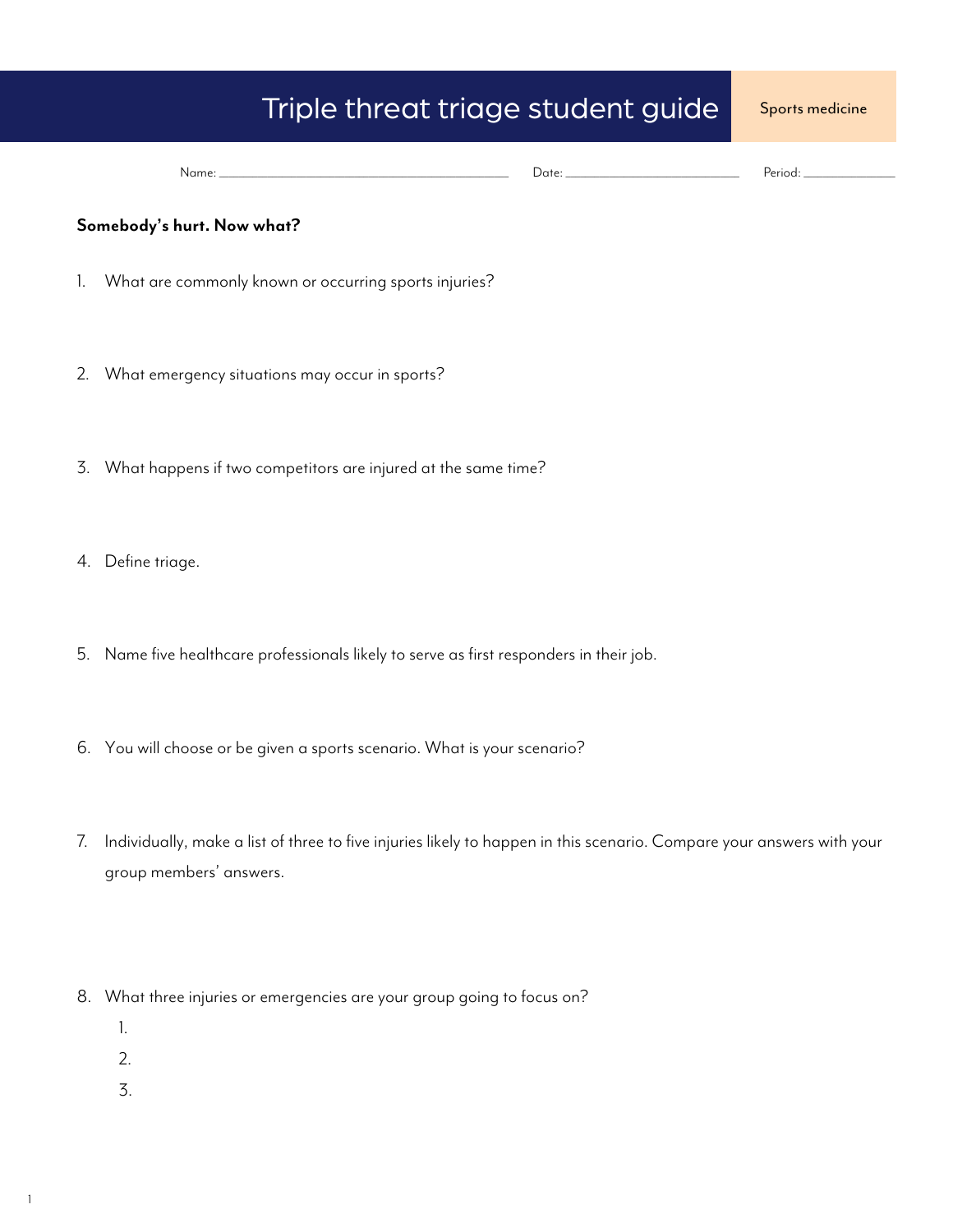- 9. Divide up the three injuries among your group members. Then, write a single SOAP note for your injury and present it to your group members. Group members should then offer feedback on all SOAP notes, and your group members should make revisions before submitting a draft of all the SOAP notes to be graded.
- 10. Now you're ready for your next group task. Your group is onsite at your chosen sports event, and all three of the injuries you researched occur simultaneously. As a group, collaborate on your triple-threat scenario to develop the following checklists and reflection:
	- Develop a team checklist for how you will triage care
	- Develop a list of "don'ts" for things your team should avoid doing
	- Write a reflection on how your SOAP note reports impacted the development of your checklists
- 11. First, read the **National Athletic Training Association's position statement on emergency action plans**. Then, complete the challenge below.

**Challenge:** All three of the injuries you've researched occur simultaneously while your group members are on site. What do you do to ensure an efficient response for your location and these circumstances?

EAP responses must:

- Be designed for the sports complex you've selected or have been assigned
- Align with **National Athletic Training Association position statement on EAPs**
- Include all recommended components of an EAP
- Explain how your group would respond to all three of your selected injuries/emergencies at once, based on your knowledge of the injuries (SOAP note reports), your understanding of triage (checklist dos and dont's), and your location
- Be no longer than four pages and use a minimum of 11-point font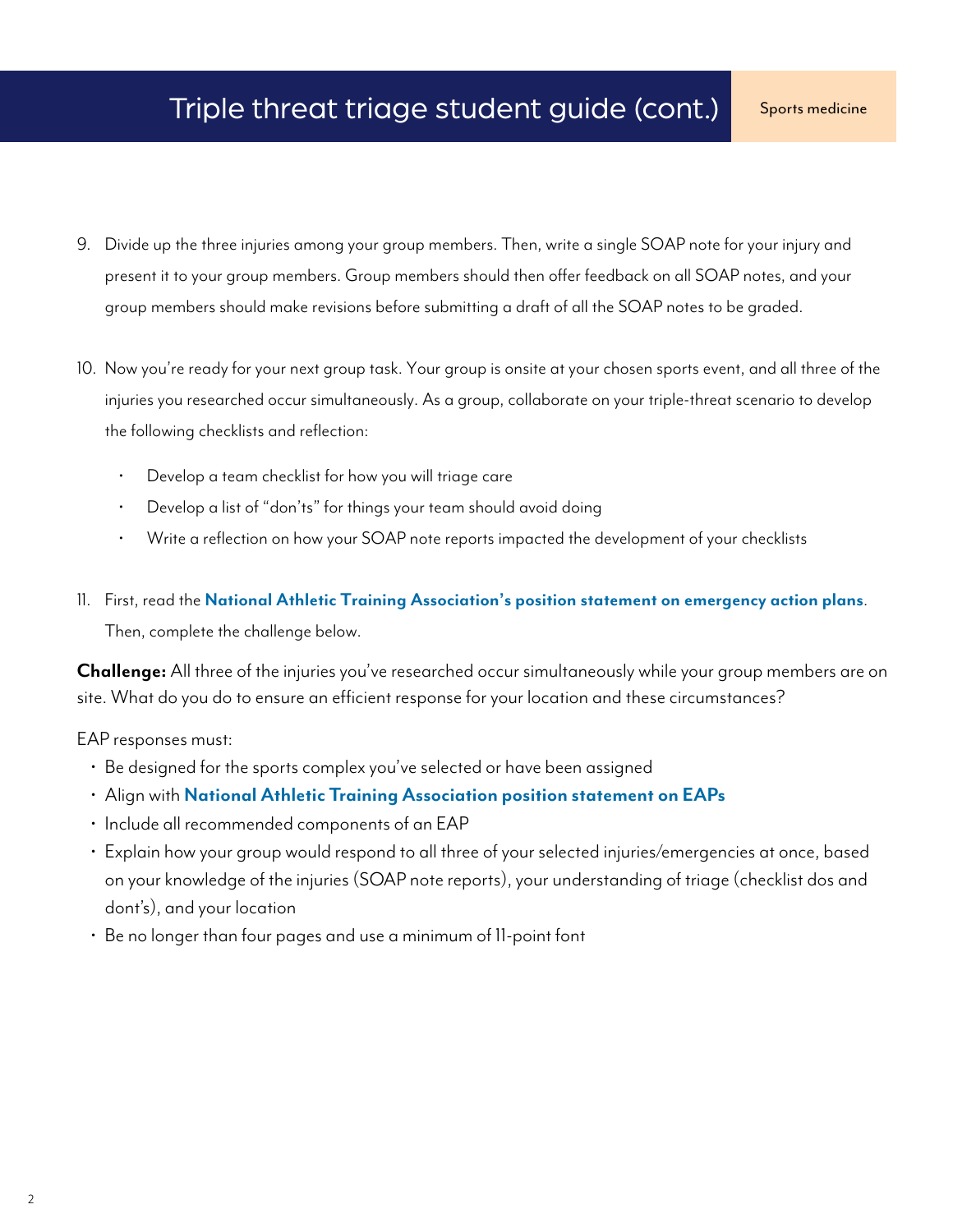**Driving question:** What factors help first responders effectively triage care?

### **Recall essentials from CPR and first aid training**

- Pulse points
- Normal vital sign values
- Directional terms
- Regional terms

### **Skill demonstrations**

- I can assess patient status within 10 seconds on the scene.
- I can accurately measure the pulse of a patient.
- I can effectively communicate the presentation of a patient, injury, or wound.
- I can accurately describe the location of an injury using directional and regional terms.
- I can describe what body systems are impacted by a given injury or emergency.

#### **New content and details**

- Compare and contrast patient conditions
- Determine how to prioritize care
- SOAP note writing and reporting
- Reading medical literature
- Emergency action plan writing

### **Learning targets (NEW content)**

- I can draft and ask appropriate questions to gauge patient condition.
- I can write a SOAP note that summarizes a patient's condition.
- I can plan a triage-based response to a given scenario.
- I can design an emergency action plan and apply it to a given scenario.

### **Checkpoints/assessments (what we're doing in class)**

- Answer teacher questions during independent work time
- Produce a SOAP note report for an injury associated with my scenario (written individually)
- Create a checklist for what first responders should and should not do in this situation and a reflection explaining how your team created the checklist (team)
- Design an emergency action plan for a sports complex where this situation could occur (team)

### **Instructional strategies for all learners**

- Complete the student guide
- Teacher feedback during independent work time
- Participate in review games and discussions
- Translate medical terminology and concepts to layman's terms
- Reflect on how understanding anatomy is critical to assessing and helping patients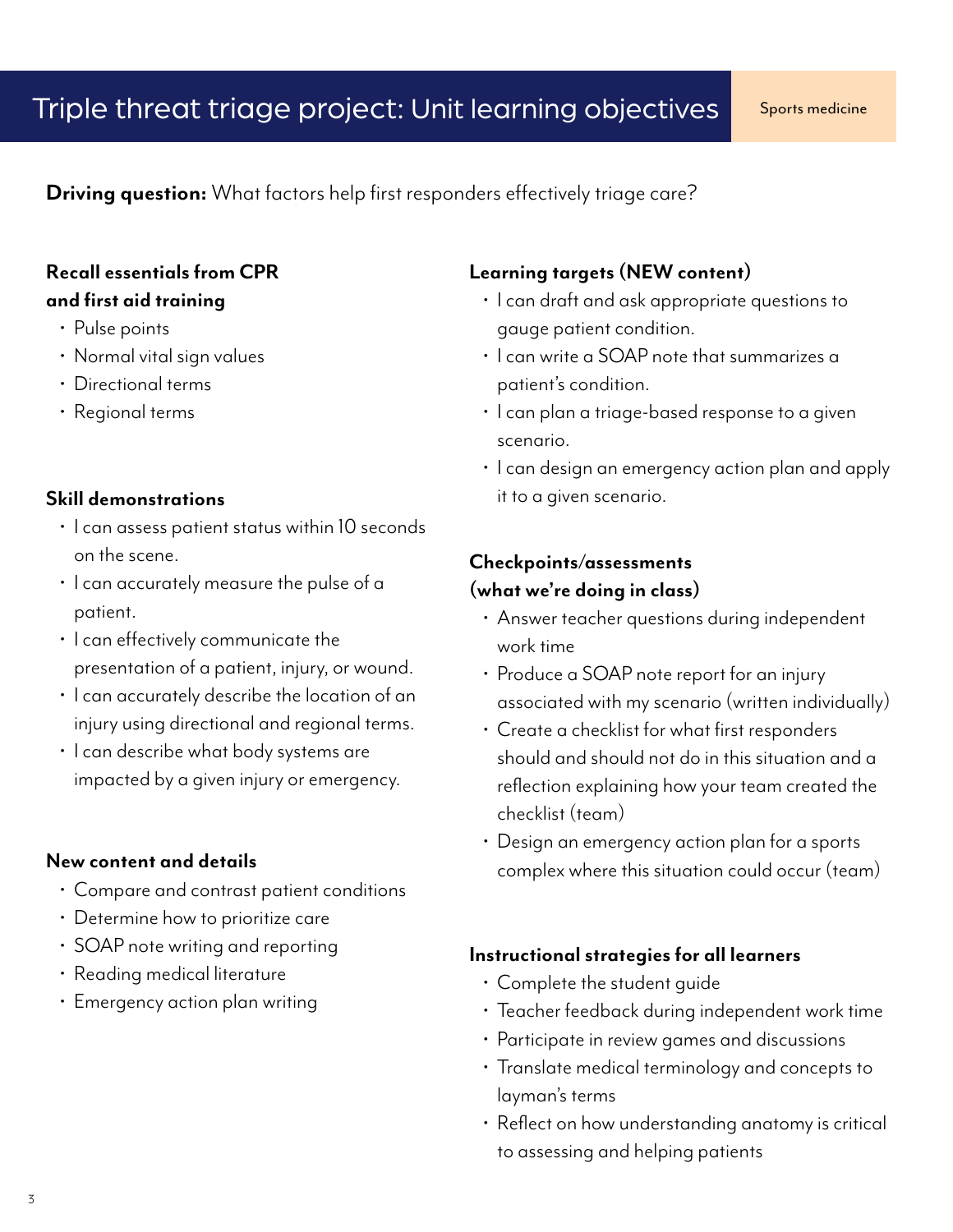**Challenge:** All three of the injuries you've researched occur simultaneously while your group of healthcare professionals is on-site.

| <b>Driving</b><br>question | What factors help a first responder<br>effectively triage care?                                                                                                                                                                                                                                                                                                                            |  |
|----------------------------|--------------------------------------------------------------------------------------------------------------------------------------------------------------------------------------------------------------------------------------------------------------------------------------------------------------------------------------------------------------------------------------------|--|
| <b>Key content</b>         | • SOAP note reports<br>· Appropriate first response care<br>· Emergency action plan implementation                                                                                                                                                                                                                                                                                         |  |
| Major products             | • Individual SOAP note reports (3 total for each group)<br>• Scenario response checklist and reflection (group)<br>$\cdot$ Emergency action plan response (group)                                                                                                                                                                                                                          |  |
| Growth<br>opportunities    | • Present your SOAP note report to your group for feedback before<br>you turn in the draft to be graded.<br>• Collaborate with your group to create a checklist of how your<br>group would triage these injuries in the triple threat scenario.<br>• Apply your scenario to a location and plan for the arrival and<br>departure of appropriate groups (EMS, fans, injured players, etc.). |  |
| Assessment                 | Individual                                                                                                                                                                                                                                                                                                                                                                                 |  |
| <b>Timeline</b>            | SOAP note report due _<br>Scenario response checklist and reflection due _______________<br>Emergency action plan response due _________________________                                                                                                                                                                                                                                   |  |
| Where do I turn<br>it in?  |                                                                                                                                                                                                                                                                                                                                                                                            |  |